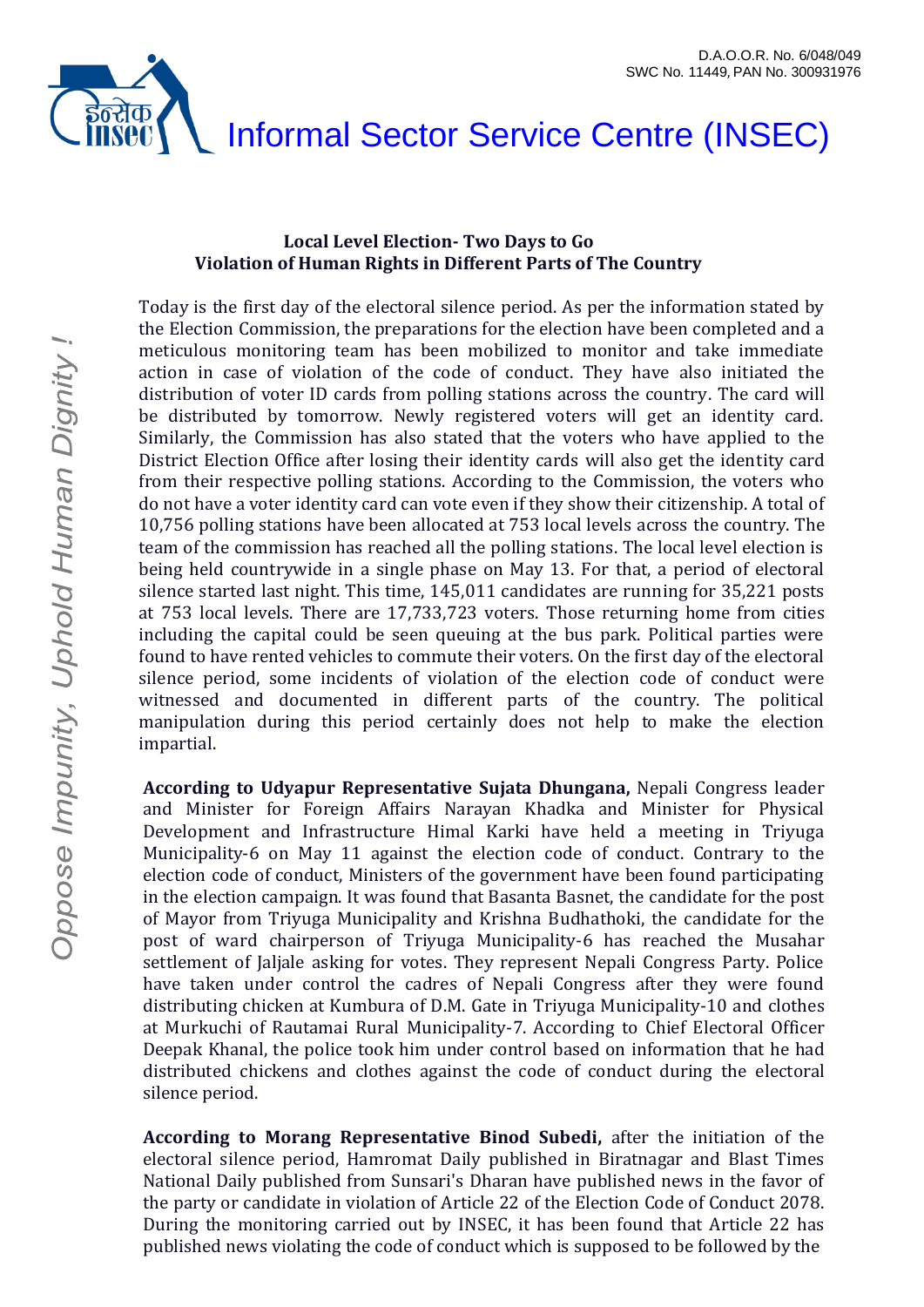



media establishment, staff and journalists. Article 22 of the Election Code of Conduct mandates that during the electoral silence period, no message, propaganda material for or against the political party or candidate may be posted, shared, commented on, or the news of the party or candidate may be published online, in print media or any other media.

The hearing of the writ petition filed in the Supreme Court against Shilpa Nirala Karki, who has been nominated by the CPN-UML for the post of Deputy Mayor of Biratnagar Metropolitan City, has been postponed. The hearing was adjourned for May 11 after Justice Raut said that he cannot hear the case as a writ petition has been fixed in the bench of Supreme Court Judges Prakash Man Singh Raut and Nahakul Subedi.

**According to Tehrathum Representative Suresh Khatri,** a clash has been initiated between UML cadres and cadres of the five-party alliance in Chhatar Rural Municipality-2, Hamarjung on May 10 after the electoral silence period started. According to the police, three persons were injured in the clash. The injured have been identified as Manish Basnet and Semihang Limbu and Bikash Shrestha, district vice-chairperson of Nepal Tarun Dal, an organization affiliated with the Nepali Congress.

Bipin Limbu, the district chairperson of Nepal Tarun Dal, said that UML cadres attacked him suddenly. District Chairperson of Nepal Tarun Dal Bipin Limbu has stated on May 11 demanding action against the perpetrators.

Police have arrested Man Bahadur Khadka, Krishna Bahadur Karki and Meduna Ranamagar on charges of assault. According to Inspector Finjo Sherpa of the District Police Office, Man Bahadur Khadka is the chairman of CPN (UML) Hamarjung. The injured are being treated at BP Koirala Institute of Health Sciences, Dharan Ghopa. Communist Party of Nepal Chhathar Rural Committee Chairman Dharmaraj Khulal has stated on May 11, demanding action against the perpetrators.

**According to Dhanusha representative Dipendra Prasad Singh,** Raju Paswan, INSEC province coordinator and Jaya Ghimire, member of the National women's commission met Surendra Paudel, chief district officer to know about the election preparation and management. Chief district, Paudel informed that there are 224 voting stations and 596 voting centres in the district. He further informed that election preparation has been done in a short period. Paudel stated that children are actively being used for this local level election. He notified that they have arranged the voting station in such a way that pregnant women and vulnerable people will not have to stand in the queue.

He added that women's representation has been decreased due to the party alliance and one Dalit woman has been appointed unanimously. Amid this, a team of Raju Paswan, INSEC province coordinator, Raj Kumar Mahaseth, NEOC district coordinator, Rekha Jha, GEOC district coordinator and Rojlin Kumari Singh, WOREC Dhanusha coordinator monitored three places including Bateshwor Rural Municipality, Mithila Municipality and Janakpur sub-metropolitan today. The team monitored three polling stations that are, Laxmi secondary school of Bateshwor Rural Municipality-1, Chitrapur, Mahendra secondary school dhalkebar of Mithila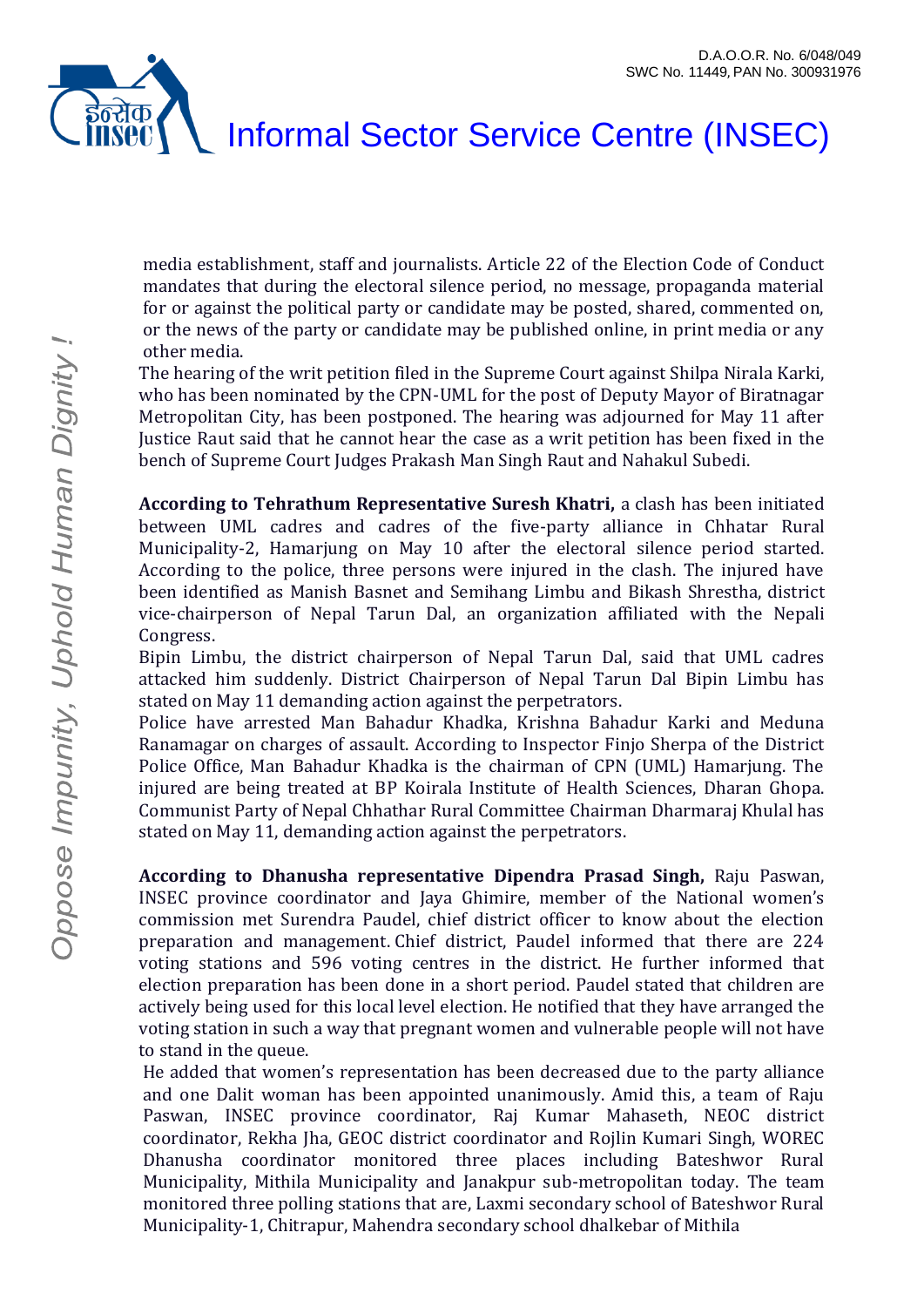



Municipality-6 and Rajshree Janak secondary school of Janakpur sub-metropolitan, kabhard hal.

**According to Saptari representative Manohar Kumar Pokhrel,** Ramesh Prasad Joshi, district election officer informed that out of four polling centres in Bishnupur Rural Municipality, the polling station of the rural development committee, Jamuni Madhyapur has been shifted to Sarada secondary school, Jamuni Madhyapur, 100 meters away from the former centre. The centre has been shifted as per the decision of the election officer's office since the former polling centre didn't have enough space to accommodate the voters efficiently.

**According to Ajay Kumar Sah, INSEC Mahotari representative,** Dipesh, son of Bijaya Chaudhary, a mayor candidate from unified socialist party scuffled and harassed Hari Prasad Mandal, a mayor candidate of Mathihani Municipality from LOSAPA while he was in the running the election campaign on May 10 at around 8 PM. Mayor candidate Mandal informed that group of eight to ten people scuffled and harassed him by asking him why did he overtake their car. At the same time, parliamentarian Chanda Chaudhary's house was also attacked in Mathihani. Police sent her to Jaleshwor along with security. According to Krishna Pangeni, SP of district police office, she was sent there for security purpose. As per the police, the group who scuffled and harassed has been identified. SP Pangeni informed that they have absconded and are actively been searched.

**According to Uddab Pokhrel, INSEC Dolakha representative,** Ganga Paudel, DSP of district police office informed that Mahesh Kafle, ward chairperson of Tamakoshi Rural Municipality-1, Bhirkot absconded by taking 125 voters id card from same ward's voting centre on May 11. Kafle, running in a high speed along with the voters' id absconded in a Scorpio van that was ready to assist him. After police started following him, he ran away leaving the voters' id card to his assistant who later handed it over to the police. Chief Paudel expressed that police never anticipated that the voters id would be unsafe from the ward chairperson himself. Kafle won the local level election 2018 from the Nepali congress.

Local police office of Jiri has arrested 19 unidentified people on May 10, 2022. After suspicion, Locals informed the police after the group came to Jiri in five vehicles. Sushil K.C, inspector of district police office, informed that the group was taken under control by inspector's group stationed by the local police office.

The groups tried to run away after police reached the incident site. After local destroyed the vehicles used by the group, the situation heated up and police had to fire five rounds of bullets in the sky. Inspector K.C informed that investigation is ongoing regarding their purpose of entering to Jiri. The group refrained from providing their identity and used vulgar words against the people who asked for it before police controlled them.

UML Cadres Rajendra Karki and Congress cadres Chatra Karki have been injured in the clash between UML cadres and Congress cadres that occurred on May 10 at Kalinchwok Rural Municipality-4. Among the injured, Chatra Karki is being treated at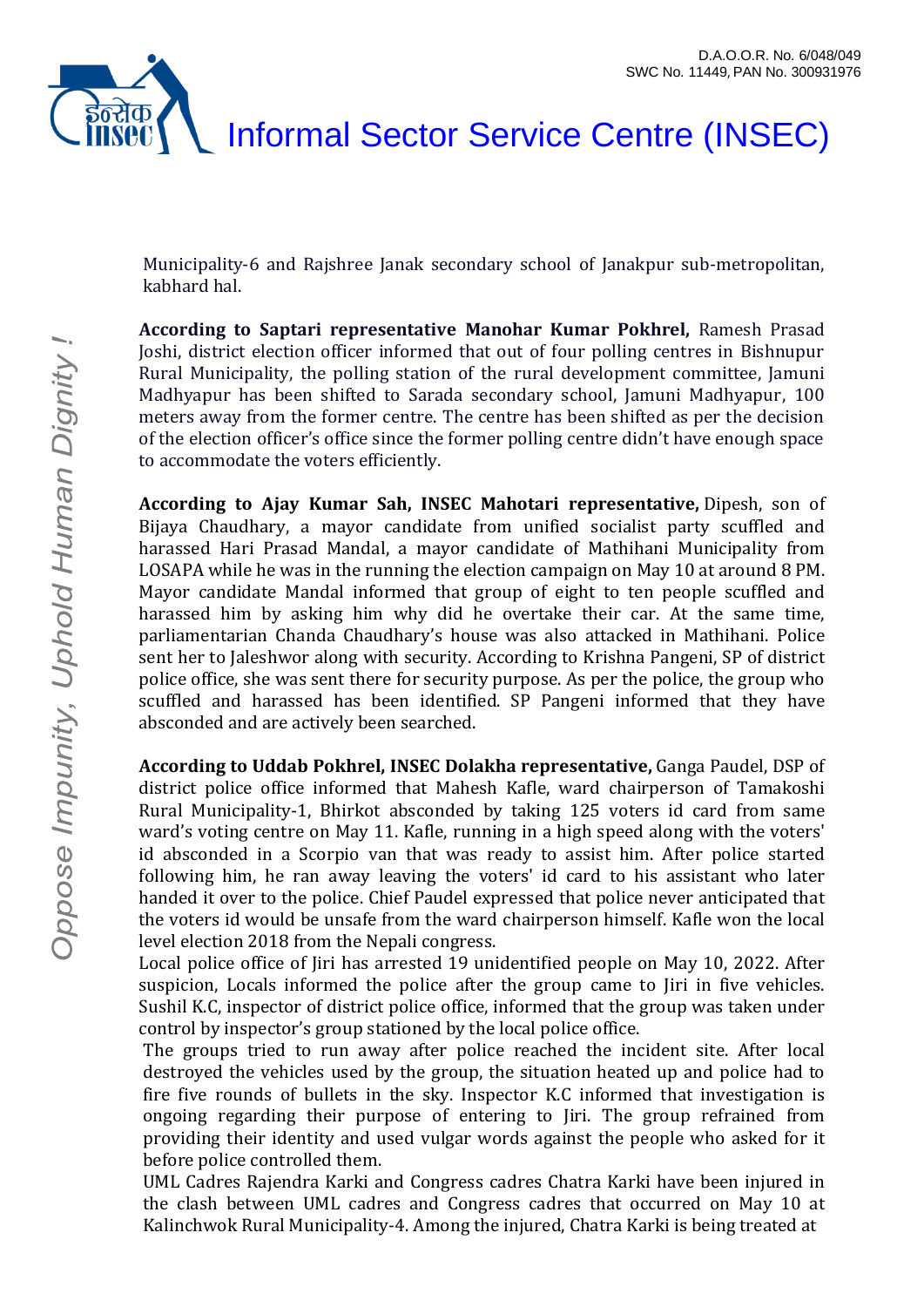



the community hospital, Charikot. Inspector Sanu Tamang informed that injured Rajendra Karki is being treated at the primary health centre of Singati hospital.

**According to Gorkha Representative Hari Ram Upreti,** Manoj Gurung, 35, was arrested by police from the polling centre of Gandaki Rural Municipality-6, Tomandanda along with the knife. Police have informed that Gurung was a congress cadre. SP Kedar Khanal informed that he was arrested on May 12 when an all-party meeting was going on. Upon the rise of suspicion, he was checked and the knife was discovered from him.

**According to Tanahu Representative Prakash Chandra Bhattarai,** CPN-UML and Congress party have blamed each other for the clash between their cadres in Bhimad Municipality-2 on the night of May 11. The clash took place between UML and Nepali Congress cadres in Bhimad Municipality-2, Fuchung on May 11 at 10.30 pm. CPN-UML and Nepali Congress have issued separate statements accusing each other regarding the incident. CPN-UML has accused Bhim Bahadur Thapa (Mani), a Nepali Congress ward chairperson candidate of Bhimad Municipality-2, of intimidating the people by chanting slogans and intimidating the people. The Nepali Congress has also demanded action against UML cadres for their involvement in the incident. According to a statement issued by the Nepali Congress (NC), Tanahu said that the CPN-UML cadres attacked and injured Nepali Congress (NC) cadre Bivas Thapa while he was returning from a Nepali Congress program. DSP Yuvraj Khadka of the District Police Office said that they are trying to get the details of the incident.

**According to Pyuthan Representative Rabindra Pandey**, a clash took place between the ruling alliance and CPN-UML supporters in Sarumarani rural municipality on May 12. Four persons have been injured in the clash. Among the injured are Shankar Bishwakarma, Tekendra Marshyangri, Guman Singh Lamtari and Ramesh Rana. Among the injured, Ramesh has been taken to Butwal for further treatment. Three people are undergoing treatment in Sarumarani. According to DSP Satyanarayan Thapa of the District Police Office, the clash took place after a dispute broke out between the two groups. A team under the command of the inspector has gone to the spot and details of the incident are yet to come, police said.

**According to Dang Representative Jaya Narayan Pun,** Lumbini province assembly member and chairperson of the parliamentary law committee Dama Sharma has been found violating the election code of conduct. According to the locals, they returned in a government vehicle (Lu 1 Jha 443) in Ghorahi Sub-Municipality-12, Thatauli, Dang on May 12 while protesting for the candidate of the alliance. Chief Election Officer and District Judge Ritendra Thapa said that no written complaint has been lodged regarding the violation of the code of conduct.The victim has alleged that Jagat Prasad Pokhrel, 46, of Rapti Rural Municipality-1 was mistreated by Sharad Giri, 30, of Rapti Rural Municipality -4 and Rapti Rural Municipality -4. Giri told the INSEC representative that he had snatched the ballot paper from Pokhrel and behaved indecently. Although the victim immediately informed the police about the indecent treatment, no written complaint has been lodged in the office of the Election Officer.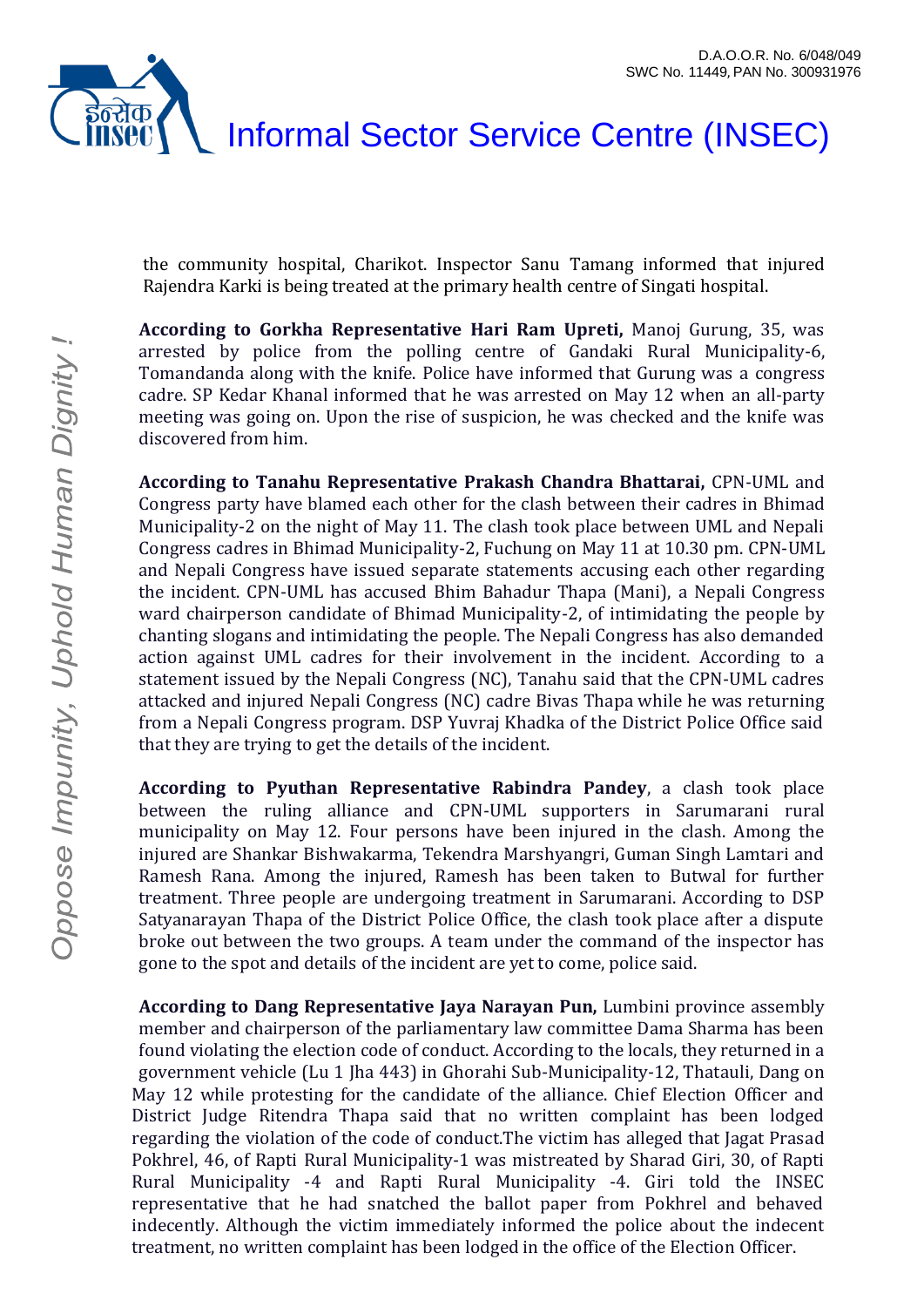

A new candidature has been registered in Tulsipur sub-metropolitan-17 on May 11 after the death of a CPN-UML ward chairperson candidate. Chief Election Officer Ritendra Thapa informed that Pradip Chaudhary had registered his candidature on behalf of the CPN-UML on May 11 at the Election Officer's Office, Tulsipur. Earlier, CPN-UML had appointed 53-year-old Labaru Chaudhary as the ward chairman of Tulsipur sub-metropolitan -17

The candidate died on May 10 after registering. Voting will be held in the ward only on May 15. According to the new schedule of the commission, registration of candidates, publication of list of candidates, protest against candidature will be held on May 11 and scrutiny of candidates and publication of names will be done on May 12 and counting of votes in Tulsipur sub-metropolitan will be done only after polling.

**According to Arghakhanchi Representative Kul Bahadur Nepali,** CPN-UML cadres and driver Shubhas Pokhrel, 25, who had returned from a program organized by the CPN-UML ward committee at Malarani Rural Municipality-4 on the night of May 12 was beaten by Ram Singh Khanal, 54, and Gobind Khanal, 45, of Malarani Rural Municipality -4. Cadres from both parties have gathered and started a dispute. Police had taken the situation under control immediately after the incident.

According to Khima Khanal, a candidate for the Malarani Rural Municipality -4 from the CPN-UML, the two sides agreed to reconcile the incident on May 11. Similarly, Prakash Bhattarai, 42, secretary of the Central Committee of the employees' union and Shiva Tandon, 40, a Nepali Congress cadre were returning from Ghumti Bazaar in Ghumti Ribdi of Sandhikharka Municipality-6. He was beaten for walking to distribute money. Prakash Bhattarai said that the police had sent both the parties home and an agreement was reached at the District Police Office on May 11.

**According to Rolpa representative Tilak Gharti Magar**, CPN-Maoist cadres had beaten Satma Budhathoki, 67, mother of CPN-UML ward chairman candidate Tirkha Bahadur Budhathoki at Sunchahari Rural Municipality-5 Jamakasala on May 11. The victim's family has lodged a complaint at the Area Police Office, Sulichaur on May 11. The victim has complained that the police did not show any interest even though they informed the security personnel immediately after the incident. The injured were treated at the Primary Health Center, Sulichaur on May 11.

According to INSEC, Lumbini Provincial Office, a person close to CPN-UML candidate for the post of ward chairperson of Janaki Rural Municipality-6 Suresh Yadav of Banke has distributed water motors during the silence period.

**According to Parbati Acharya, INSEC Kapilvastu representative,** after the death of deputy mayor candidate of Maharangunj Municipality, Subhawati Kurmi, 55, her daughter-in-law Rita Kurmi, 28 has been registered as a candidate as per the decision of May 11. As per Tejendra Prasad Sharma Sapkota, election officer, the election will be held on May 17 after the fulfilment of all the procedures. May 11 has been designated for candidacy registration along with complaints investigation and final name list will be published on May 12. Similarly, three people have been arrested while distributing Alcohol to influence the voters at Kapilvastu-3 in the period of electoral silence. Twelve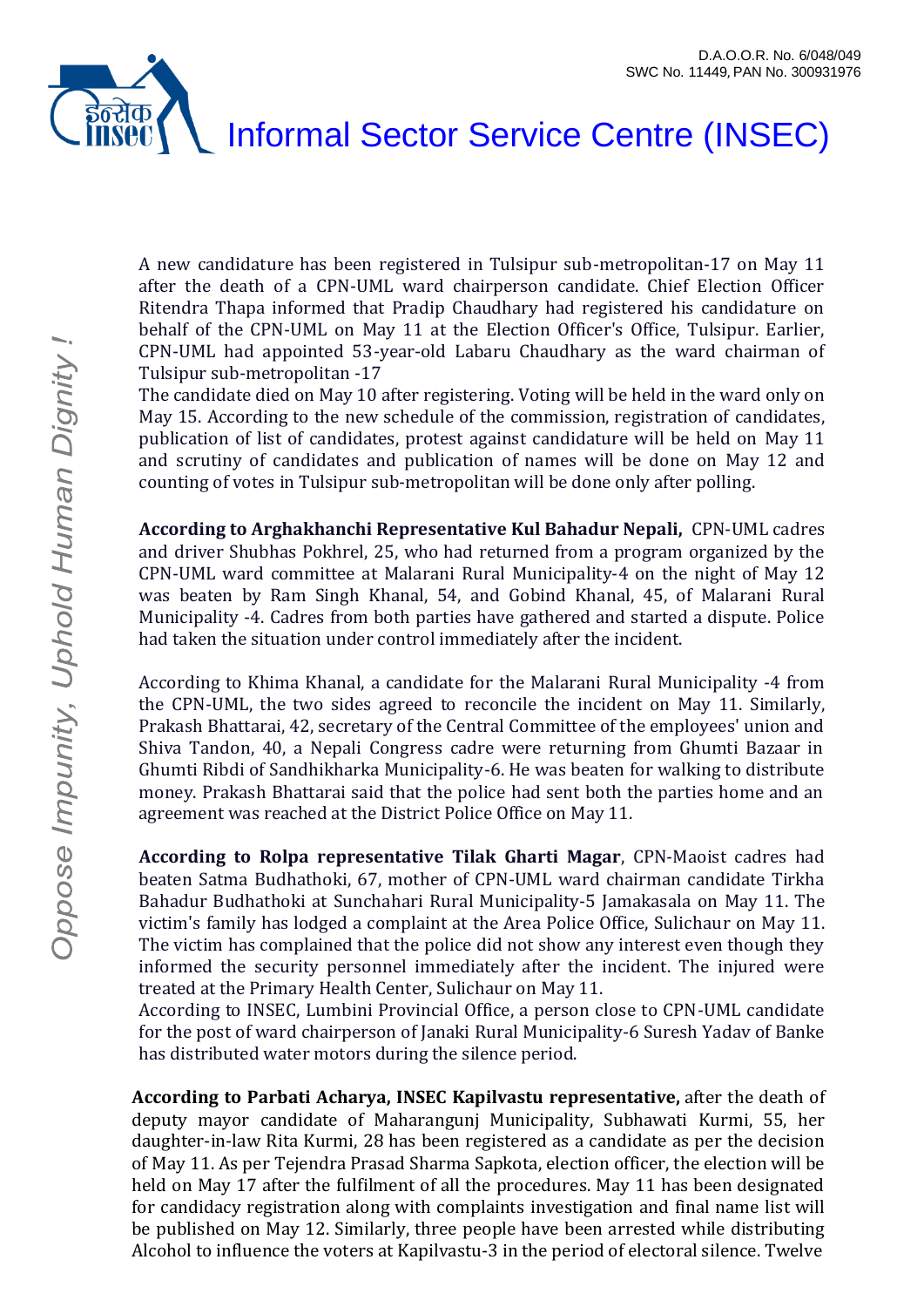

cartons (360 bottles) of Alcohol have been recovered from the vehicle numbered 'Lu 1 Ja 2410.' However, the information as to who did they recover it from hasn't been disclosed.

**According to Dolpa District Representative Bishnu Devkota**, Surin BK, a 24-yearold resident of Kaike Rural Municipality-4, working as temporary police during the election period died at around 8 pm on May 10. He was delegated to Dashrath Chand Basic School. Chief District Officer Vedanidhi Adhikari informed that the district security committee has decided to compensate the family of the deceased as the government had decided initially.

**According to Rukum West Representative Manisha KC**, the National women commission has drawn its attention to the incident on May 11, wherein a man from another party entered the house of a person, beat and harassed him along with his mother and sisters who were dancing in the election-related song in the course of the election campaign. Commission has demanded the proper investigation of the incident and punishment of the offender following the same.

**According to Surkhet Representative Prem Bahadur Khadka,** two UML cadres, Sunil B.K, 26, and Indra Bahadur Sunar, 24, from Simta Rural Municipality-6, Rishi Danda, have been injured in the clash between the cadres of NCP UML and Congress at around 11 o'clock on May 10. Both the injured are taken to Nepalgunj for further treatment. Kabindra K.C, chairperson of Simta Rural Municipality has accused the police of beating two cadres of UNL, Purna Bahadur Shahi, 50, and his wife Hem Kumari Shahi, in the course of controlling the clash.

**According to Humla Representative Nanda Singh,** a clash occurred between the cadres of the five-party alliance and NCP UML on May 10 at Anandachuli Rural Municipality-2, Saubada. Cadres of NCP UML, Jhalak Buda, 20 and Bir Thapa, 52, of Anandachuli Rural Municipality-1 were injured in the clash. Cadres of congress, Jiwan Buda, 24 of Anandchuli Rural Municipality-2 was also injured. As per Mohan Buda, a local, Jhalak is being treated at a health clinic and other injured are being treated at local medical.

**According to Kailali Representative Mainamoti Chaudhary,** despite the imposition of electoral silence from midnight of May 11, the political parties have still not stopped the door-to-door campaign asking for votes. Similarly, flags and banners posted in the public spheres are also intact.

**According to Doti Representative, Ganesh Joshi,** Kalu Bhul, 5, Dharma Bhul's son's hand has been broken in the clash between the cadres of Nepali Congress and the Unified Socialist Party that occurred on the evening of May 10 at K.I. Singh Rural Municipality-5, Rana village. Chetan Bahadur Rawal, Principal of Montessori elementary school informed that the clash broke out due to the conflict between cadres of unified socialist, Roshan Malla, Birendra Parki ad Jay Bhum while Ganesh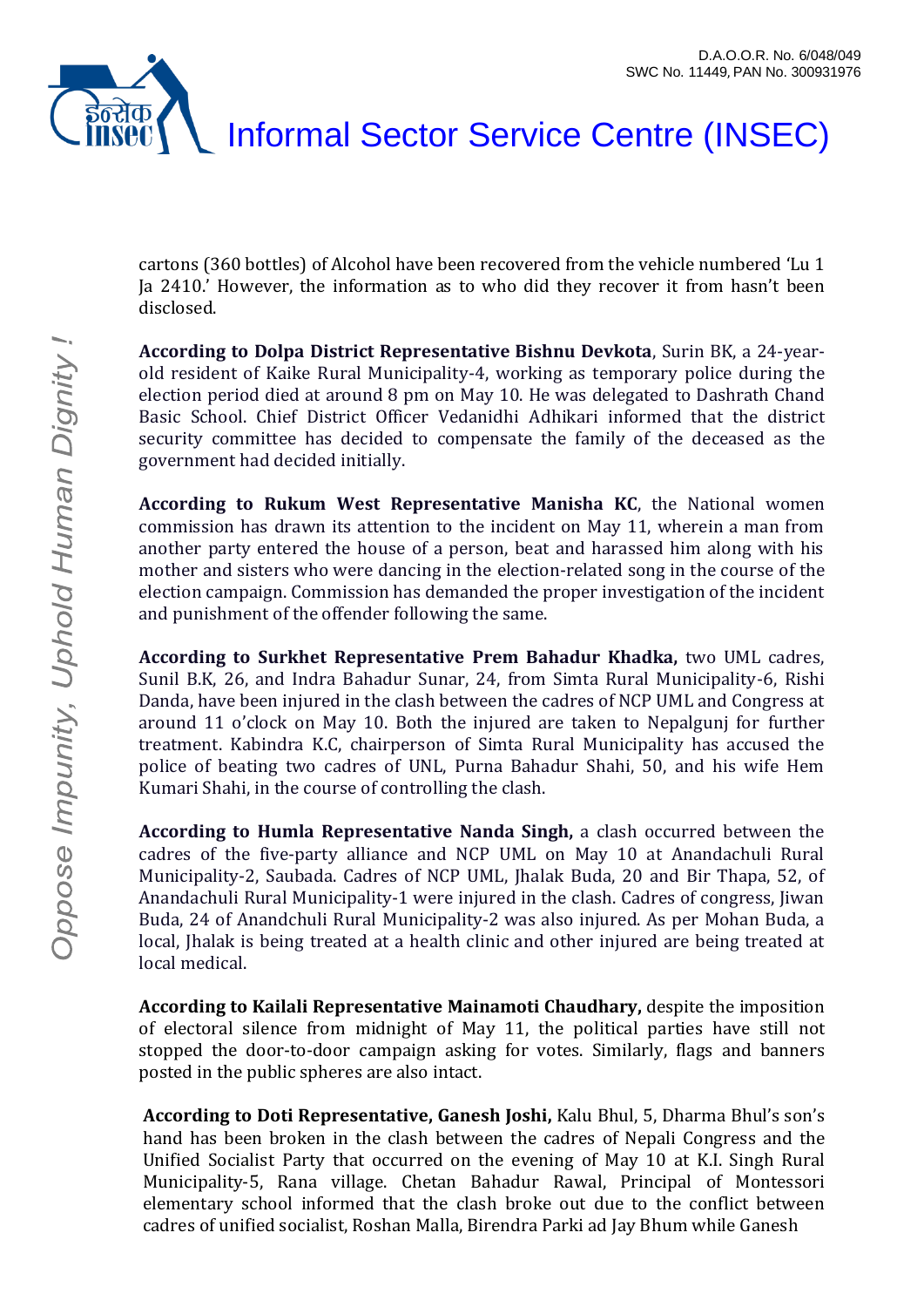

## Informal Sector Service Centre (INSEC)

Shahi, ward chairperson of Nepali congress, Karna Shahi, a local leader and Bharat Shahi, were asking for votes in the Syala tole.

Sarada Kumar Chaudhary, SSP, District police office, informed that congress cadres Yogendra Shahi, Lalit Shahi, Karna Shahi and unified socialist cadres Roshan Malla and Jay bhul were injured in the clash. The Father of the five-year-old victim was notified that the child has been brought back home after his treatment at Sujang Hospital, Dipayal. SP of the district police office, Chaudhary, informed that the conflict between the parties has been reconciled and both the parties have expressed their commitment to conducting the election peacefully with due consideration to the election code of conduct.

**According to Darchula Representative Narendra Singh Karki,** alliance cadres have scuffled Man Singh Badal, ward chairperson candidate from CPN UML on May 10 at Duhu Rural Municipality-5. Badal who suffered from a serious injury on his head by the alliance cadres' beatings in the process of the election campaign, received primary health care at the district hospital, Darchula and was sent to Dhangadi for further treatment. Under-secretary of CPN UML district committee has accused that cadres of NCP UML, Mansingh Badal, Birendra Mahara, Lalisingh Mahara and others along with the ward chairperson candidate have been attacked by the alliance cadres.

UML district under-secretary, Badal, informed that they have demanded the arrest of the people involved in the incident along with the initiation of a legal proceeding. Pratik Bista, DSP, District police office has informed us that the people involved in the clash have absconded and the search is ongoing. Even though an all-party and stakeholders' meeting has been conducted on May 11 for the allocation of voting station territory, election materials kept in the public sphere within 10 meters of the voting station haven't yet been removed.

In the course of monitoring done by INSEC On May 11, it was found that the pamphlets and other advertisement stuff posted by CPN UML and Nepali congress around the voting centres were still not removed. Dirgha Raj Upadhayaya, chief district officer notified that given the electoral silence has started, election materials used for advertisement have already been removed and some that have been missed, will be removed shortly.

**According to Kanchanpur Representative Lily Kunwar**, a clash occurred between the cadres of CPN UML and Maoist on May 11 at Lalijhandi Rural Municipality-1, pani tole. UML Cadres, Prakash Rana, Kishor Joshi, Naresh Rana and Dinesh Rana have been injured by the beatings of Maoist cadres, Madan Sen Badayar, Prakash Magar, Dipak Timalsina and others. Kripa Rana, member of the central committee, UML, informed that the clash broke out between the parties after the cadres of CPN UML protested and took pictures of the election code of conduct violation done by Maina Magar, former minister and leader of Maoist (Central) in the electoral silent period on May 11. She was reportedly running the election campaign and asking for votes in